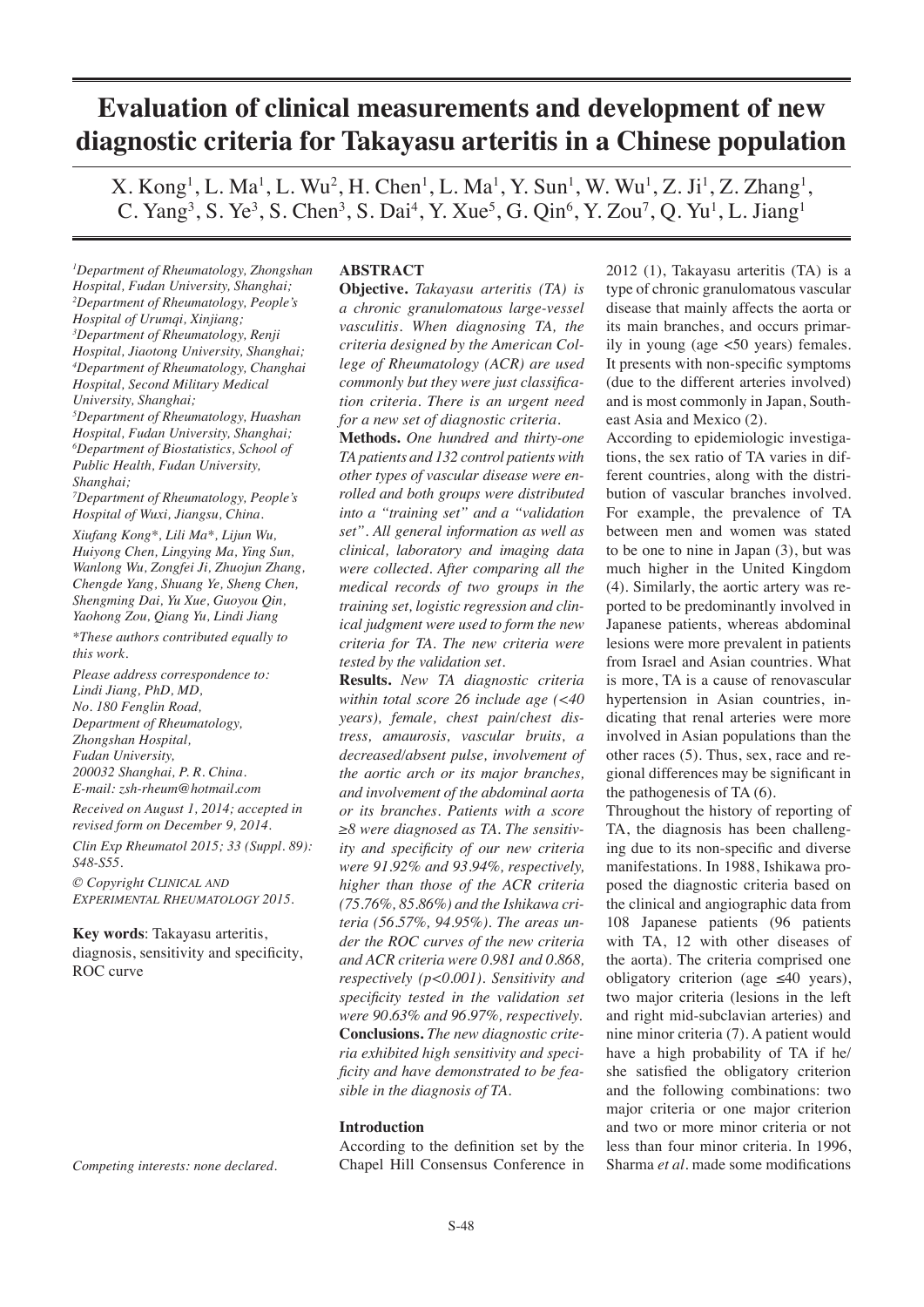#### **Evaluation of clinical measurements and development of new diagnostic criteria for TA / X. Kong et al.**

to the criteria set by Ishikawa to form more integrated diagnostic criteria for TA (8). In 1990, the American College of Rheumatology (ACR) proposed the classification which involved six criteria: onset at age ≤40 years; claudication of an extremity; decreased pulse in the brachial artery; difference in systolic blood pressure between arms >10 mmHg; a bruit over the subclavian arteries or aorta; arteriographic evidence of narrowing/occlusion of aorta, its primary branches, or large arteries in the proximal upper or lower extremities. Patients presenting with three or more of the criteria could be classified as TA (9-10). Apart from the three criteria described above, the criteria set by the European League against Rheumatism/ Paediatric Rheumatology International Trials Organisation/Paediatric Rheumatology European Society were proposed for paediatric TA (11).

The criteria stated above have been utilised to guide clinical practice for a long time. However, some potential limitations need further discussion. The Ishikawa criteria were created mainly based on data from Japan, where TA patients have distinct features from other regions. Additionally, a control group of 12 patients with aortic disease was too small. Over-emphasis on specific details also restricted the use of the criteria. With regard to the ACR criteria, they have been applied in most clinical trials of TA, but they are classification criteria, not diagnostic criteria (12). Furthermore, quite a few patients are aged >40 years at disease onset. Also, the sensitivity decreases if the ACR criteria are applied in other ethnic groups (*e.g.* a sensitivity of 77.4% was reported in Indian patients by Sharma et al.) (13). Moreover, patients whose vascular lesions located only in abdominal or pulmonary arteries are difficult for the diagnosis of TA when using the ACR criteria. In addition, current imaging methods such as magnetic resonance angiography (MRA), computed tomographic angiography (CTA) are more accurate and safer than traditional digital subtraction angiography (DSA) used in previous criteria, because of their high-resolution imaging of anatomic features such as mural

thickening, luminal changes and aneurysm formation (14). Current studies also showed that colour Doppler and 18-FDG-PET are helpful for diagnosis in large-vessel vasculitis. Schmidt W.A. suggested that colour Doppler ultrasound displays a pathognomonic circumferential wall thickening in largevessel vasculitis and is helpful in early diagnosis (15). A meta analysis showed that 18-FDG-PET had moderate diagnosis value in assessing TA activity and may add additional value to the current diagnosis methods of TA (16).

As mentioned above, it was essential to set new diagnostic criteria for TA for Chinese people in order to improve the practicality and accuracy of the diagnosis of TA, and to lay the foundations for further study of the pathogenesis of TA.

#### **Materials and methods**

*Ethical approval of the study protocol* The study protocol was approved by the Ethics Committees of both participating hospitals. Written informed consent of all enrolled patients were provided in the study.

# *Patients*

One hundred and thirty-one TA patients and 132 control patients with other vascular disease or with at least one similar symptom of TA were enrolled. TA patients were collected from two areas. One hundred and ten patients were enrolled from Zhongshan Hospital (Shanghai, China) from 1 January 2009 to 1 June 2014. Twenty-one patients were enrolled from the People's Hospital of Urumqi (Urumqi City, China) from 17 March 2011 to 16 January 2014. All control patients were enrolled from Zhongshan Hospital from 1 January 2009 to 1 June 2014. Both groups of patients were distributed into a "training set" (99 TA patients and 99 controls) and "validation set" (32 TA patients and 33 controls).

A total of 198 patients were distributed in the training set, including "TA group 1" (99 TA patients selected randomly from 110 patients collected from Zhongshan Hospital) and "control group 1" (99 patients selected randomly from the 132 controls) (Table I).

**Table I.** Composition of the control group in the training set.

| Control group $1^*$                   | Number         |
|---------------------------------------|----------------|
| ANCA-associated vasculitis            | 21             |
| Microscopic polyangiitis              | 12.            |
| Granulomatosis with polyangiitis      | 9              |
| IgG4-related disease                  | 13             |
| Behçet's disease                      | 7              |
| Retroperitoneal fibrosis              | 5              |
| Antiphospholipid antibody syndrome    | 4              |
| Giant cell arteritis                  | 1              |
| Atherosclerotic stenosis              | 32             |
| Carotid atherosclerotic stenosis      | 15             |
| Renal artery atherosclerotic stenosis | $\mathfrak{D}$ |
| Limb arteriosclerosis                 | 15             |
| Aneurysm                              | 11             |
| Aortic dissection                     | 5              |
| Total                                 | gg             |

\*Control group 1 included rheumatic vascular diseases (51 patients) and other non-rheumatic vascular diseases (48 patients).

The validation set included "TA group 2" (32 TA patients, *i.e.* the remaining 11 TA patients from Zhongshan Hospital and 21 from the People's Hospital of Urumqi) and "control group 2". The latter contained 33 control patients with other vascular disease (27 cases of anti-neutrophil cytoplasmic antibody (ANCA)-associated vasculitis and six cases of atherosclerosis (2 carotid arteries involvement, 2 lower-extremity arteries involvement, 1 renal arteries involvement and 1 abdominal aneurysm).

In both sets, TA patients were diagnosed by at least 2 experienced rheumatology experts according to symptoms, laboratory results, and imaging findings. In the control group, patients with other rheumatic vascular diseases were diagnosed according to the ACR classification criteria and by at least 2 rheumatologists. Other patients of the control group were recruited from Vascular Surgery Departments, and all of them had been confirmed by pathologic examinations.

#### *Clinical manifestation*

General information (age and sex), medical history (symptoms and signs), laboratory results and imaging findings of all patients were collected at the time of diagnosis. Medical history referred to complaints, and physical examination focused mainly on fever, hyperten-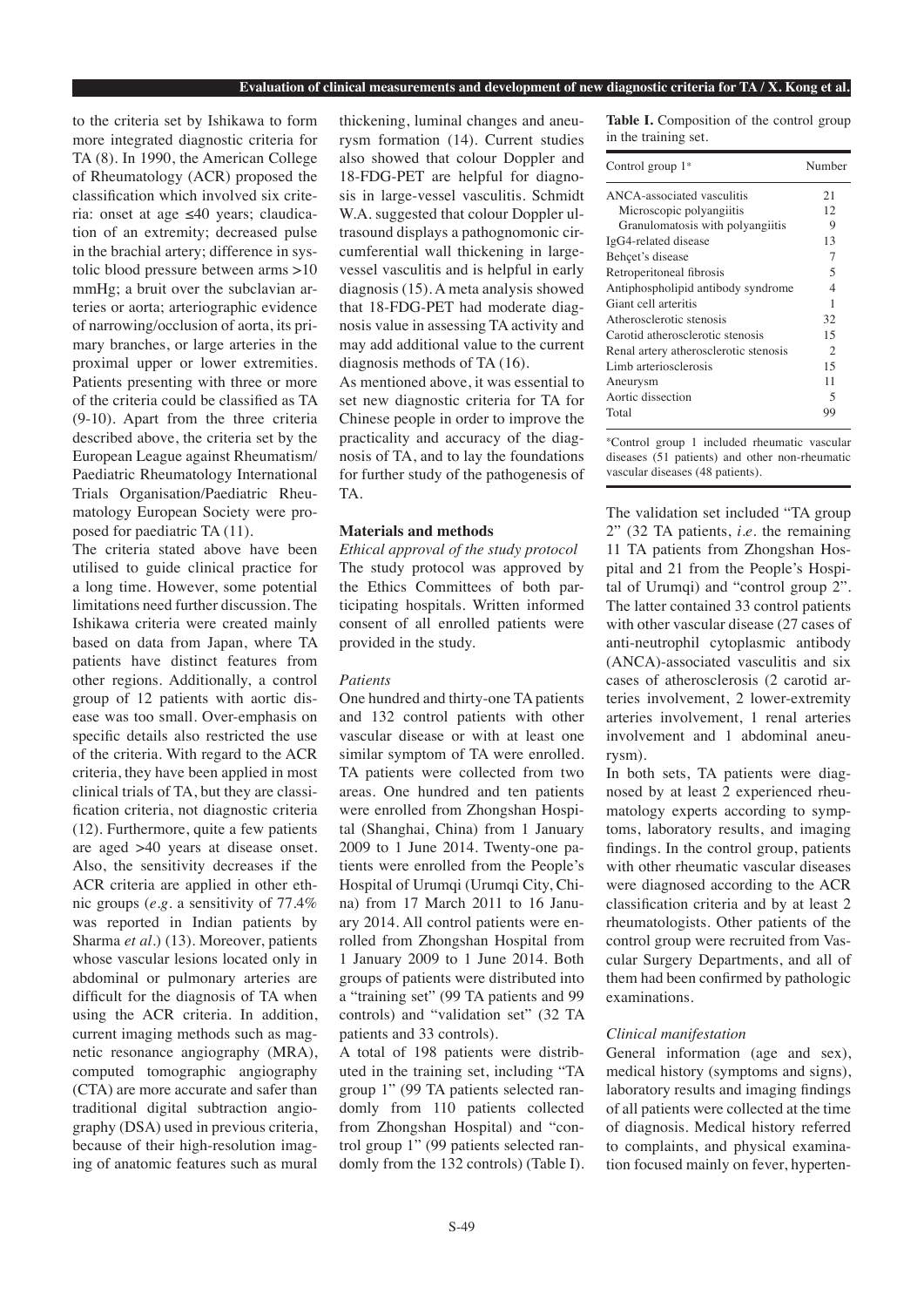## **Table II.** Patients' characteristics.

| Variables                             |                            | Training set                |                                                          | Validation set       |                           |                    |                    |
|---------------------------------------|----------------------------|-----------------------------|----------------------------------------------------------|----------------------|---------------------------|--------------------|--------------------|
|                                       | TA group $1$ (n=99)        | Control group<br>$(n=99)$   | $\boldsymbol{p}$<br>$(0.01)^{\S}$                        | TA group<br>$(n=32)$ | Control group<br>$(n=33)$ |                    |                    |
|                                       | Total patients<br>$(n=99)$ | Active patients<br>$(n=58)$ | Inactive patient<br>$(n=41)$                             |                      |                           |                    |                    |
| Mean age at onset age (year)          | $32.23 \pm 12.52$          | $33.12 \pm 13.56$           | $31.26 \pm 12.67$                                        | $58.06 \pm 15.92$    | $< 0.01$ <sup>+</sup>     |                    |                    |
| Mean age at the diagnosis (year)      | $36.8 \pm 13.65$           | $37.67 \pm 14.43$           | $35.28 \pm 12.19$                                        | $58.06 \pm 15.92$    | $0.39+$                   | $36.50 \pm 13.50$  | $57.03 \pm 15.93$  |
| Sex (M:F)                             | 18:8                       | 8:55                        | 10:26                                                    | 68:31                | $< 0.01 +$                | 7:25               | 18:15              |
|                                       | (1:4.5)                    | (1:6.88)                    | (1:2.6)                                                  | (2.19:1)             |                           | (1:3.57)           | (1.2:1)            |
| Age $<$ 40 years                      | 62 $(62.63\%)$             | 38 (38.38%)                 | 24 (24.24%)                                              | $13(13.13\%)$        | $< 0.01 +$                |                    |                    |
| Mean disease duration (year)          | 2.54                       | 2.53                        | 2.55                                                     |                      |                           |                    |                    |
| Haemoglobin (g/L)                     | $119.79 \pm 17.76$         |                             | $117.08 \pm 18.17$ $124.53 \pm 16.19$ $121.73 \pm 20.97$ |                      | $0.34^{#}$                | $124.19 \pm 16.67$ | $104.18 \pm 28.92$ |
| White blood cells $(x10^{-9})$        | $8.53 \pm 3.55$            | $8.96 \pm 4.02$             | $7.79 \pm 2.41$                                          | $8.28 \pm 3.36$      | $0.61+$                   | $8.31 \pm 3.28$    | $9.33 \pm 3.68$    |
| Platelets $(x10^{-9})$                | $260.61 \pm 85.02$         | $276.98 \pm 89.73$          | $231.97 \pm 68.22$                                       | $258.41 \pm 95.60$   | $0.87+$                   | $282.97 \pm 90.13$ | $241.06 \pm 82.58$ |
| Erythrocyte sedimentation rate (mm/h) | $41.86 \pm 29.83$          | $49.83 \pm 30.22$           | $27.39 \pm 23.35$                                        | $45.34 \pm 35.43$    | $0.77^{*}$                | $43.84 \pm 45.43$  | $47.29 \pm 39.52$  |
| C-reactive protein $(mg/L)$           | $20.14 \pm 24.47$          | $25.15 \pm 27.72$           | $11.38 \pm 13.81$                                        | $31.76 \pm 48.15$    | $0.92+$                   | $17.73 \pm 26.62$  | $22.93 \pm 54.96$  |
| Mouth ulcer                           | 4 $(4.04\%)$               | 4 $(4.04\%)$                | $0(0.00\%)$                                              | 7(7.07%)             | $0.54^{++}$               |                    |                    |
| Hearing loss                          | 4 $(4.04\%)$               | $3(3.03\%)$                 | $1(1.01\%)$                                              | $1(1.01\%)$          | $0.37**$                  |                    |                    |
| Arthralgia                            | $(5.05\%)$<br>5            | 3 $(3.03\%)$                | 2 $(2.02\%)$                                             | $9(9.09\%)$          | $0.41**$                  |                    |                    |
| Intermittent claudication             | $(8.08\%)$<br>8            | $(8.08\%)$                  | $0(0.00\%)$                                              | 7(7.07%)             | $1.00^{++}$               |                    |                    |
| Weight loss                           | $(8.08\%)$<br>8            | 7(7.07%)                    | $1(1.01\%)$                                              | 5 $(5.05\%)$         | $0.57+$                   |                    |                    |
| <b>Blurry</b> eyes                    | $(9.09\%)$<br>9            | 7(7.07%)                    | 2 $(2.02\%)$                                             | 2 $(2.02\%)$         | $0.056^{++}$              |                    |                    |
| Amaurosis                             | 12 (12.12%)                | $(8.08\%)$                  | 4 $(4.04\%)$                                             | $1(1.01\%)$          | $< 0.01 +$                | 7(21.88%)          | 4 $(12.12\%)$      |
| Acroanesthesia                        | 14 (14.14%)                | $(13.13\%)$<br>13           | $1(1.01\%)$                                              | $11(11.11\%)$        | $0.67**$                  |                    |                    |
| Fever                                 | $(16.16\%)$<br>16          | $11(11.11\%)$               | 5 $(5.05\%)$                                             | $15(15.15\%)$        | $1.00^{++}$               |                    |                    |
| Hypertension                          | (27.27%)<br>27             | 17(17.17%)                  | 10(10.10)                                                | 19 (19.19%)          | $0.12^{++}$               | 5 $(15.63\%)$      | $0(0\%)$           |
| Chest pain or chest distress          | $(33.33\%)$<br>33          | $(26.26\%)$<br>26           | 7(7.07%)                                                 | $12(12.12\%)$        | $< 0.01$ <sup>++</sup>    | 7(21.88%)          | 4 $(12.12\%)$      |
| Headache                              | 28<br>$(28.19\%)$          | 20 (20.20%)                 | $8(8.08\%)$                                              | $11(11.11\%)$        | $< 0.04$ <sup>++</sup>    |                    |                    |
| <b>Dizziness</b>                      | $(13.13\%)$<br>13          | $(8.08\%)$<br>8             | 5 $(5.05\%)$                                             | $8(8.08\%)$          | $0.35^{++}$               |                    |                    |
| Decreased pulse or absent pulse*      | $(45.45\%)$<br>45          | $(36.36\%)$<br>36           | $9(9.09\%)$                                              | $1(1.01\%)$          | $< 0.01 +$                | 23 (71.88%)        | $1(3.03\%)$        |
| Weakness                              | $(48.48\%)$<br>48          | 42 (42.42%)                 | $6(6.06\%)$                                              | $11(11.11\%)$        | $< 0.01 +$                | 15 (46.88%)        | 4 $(12.12\%)$      |
| Neck tenderness                       | $(6.06\%)$<br>6            | 4 $(4.04\%)$                | 2 $(2.02\%)$                                             | $0(0.00\%)$          | $0.03^{++}$               | 2 $(6.25\%)$       | $0(0\%)$           |
| Vascular bruits**                     | $(63.64\%)$<br>63          | 47 (47.47%)                 | 16 $(16.16\%)$                                           | $12(12.12\%)$        | $< 0.01 +$                | 13 (40.63%)        | $1(3.03\%)$        |
| Aortic arch or its branches           | $(83.84\%)$<br>83          | 56 (56.57%)                 | 27 (27.27%)                                              | 17(17.17%)           | $< 0.01 +$                | 23 (71.88%)        | 3 $(9.09\%)$       |
| Abdominal aorta or its branches       | 40 (40.40%)                | 24 (24.24%)                 | 16 $(16.16\%)$                                           | $10(10.10\%)$        | $< 0.01$ <sup>++</sup>    | 11 $(34.38\%)$     | 5(15.15%)          |

\* Decreased or absent pulse is considered to be positive if the pulse is decreased or absent in 1 of the arms, or if the blood-pressure difference is >10 mmHg between arms.

\*\* Vascular bruits denote vascular murmurs heard during physical examination including parts of carotid arteries, subclavian arteries, abdominal aorta and renal arteries.

# Variables were compared by a non-parametric test. <sup>+</sup>Variables were compared by the Student's *t*-test. ++Variables were compared by the chi-squared test.  ${}^{\$}p$  (0.01) means *p*-value of comparison between TA group and control group in the training set.

sion, headache, dizziness, hearing loss, blurred eyes, oral ulcers, amaurosis, arthralgia, chest pain, diminished or absent pulse, and vascular bruit. Blood tests, urine tests and blood biochemistry tests were taken regularly, including ESR and serum levels of C-reactive protein (CRP). Data from MRA or CTA were collected to determine the distribution of the arteries involved.

## *Statistical analyses*

Complete data were required for each patient. Data were entered into SPSS v18.0 (SPSS, Chicago, IL, USA) to create a primary database. The training set was used to establish new criteria. The validation set was applied for further testing. In the training set, the Student's *t*-test and chi-square test were used to compare all information between the two groups. With regard to the combined opinions of rheumatology experts, some of those variables that had *p*<0.01 were chosen for binary logistic regression and tested with forward selection. Variables with *p*<0.05 were used for the final diagnostic model. Based on the results, each recruited variable was reassessed in terms of its rationality by rheumatology experts and statisticians, and a final scoring scheme was established. Each selected variable was defined with a point equal

to the round off value of its regression coefficient (B) and the total scores of each patient calculated. By comparing different sensitivities and specificities at different cumulative scores, an optimal cut-off point was selected. An agreed set of criteria was compared with previous ACR classification criteria and Ishikawa criteria by estimating their sensitivities, specificities and areas under the receiver operator characteristic (ROC) curve in the training set, and tested further in the validation set to assess its efficacy. SPSS v18.0 was used to compare all information, whereas MedCalc v13.3.1.2.0 was used to analyse ROC curves.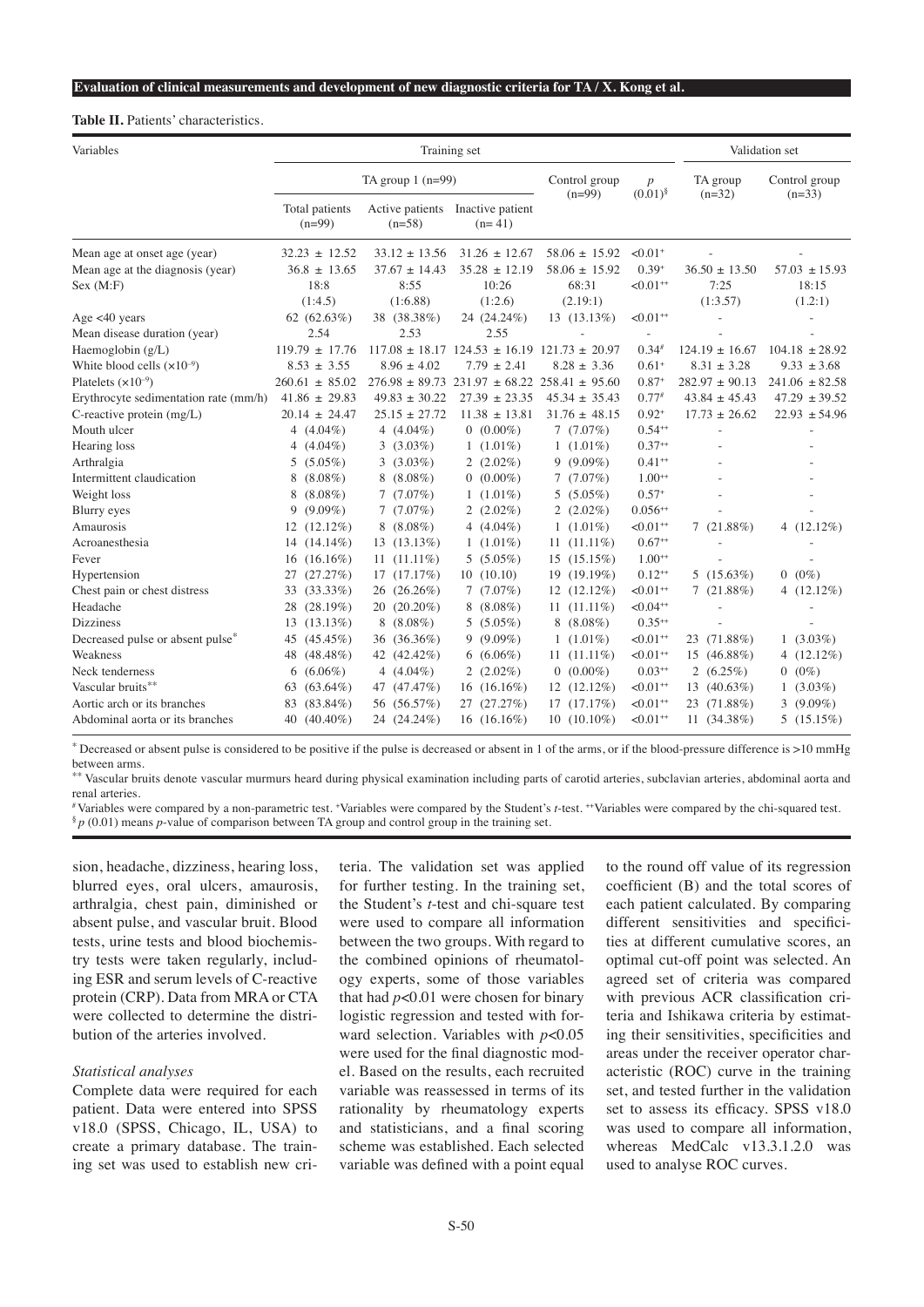|  |  | Table III. Comparison of different arteries involved in the two groups. |  |  |  |  |  |  |  |  |  |  |
|--|--|-------------------------------------------------------------------------|--|--|--|--|--|--|--|--|--|--|
|--|--|-------------------------------------------------------------------------|--|--|--|--|--|--|--|--|--|--|

|                                  |    | TA group 1<br>$n=99$ | Control group 1<br>$n=99$ |              | $\overline{p}$<br>$(\chi^2 \text{ test})$ |  |
|----------------------------------|----|----------------------|---------------------------|--------------|-------------------------------------------|--|
| External carotid artery          |    | $3(3.03\%)$          |                           | $1(1.01\%)$  | $0.62^{++}$                               |  |
| Pulmonary arteries               |    | 4 $(4.04\%)$         | 1                         | $(1.01\%)$   | $0.37^{++}$                               |  |
| <b>Brachial</b> artery           |    | 4 $(4.04\%)$         | $\mathbf{0}$              | $(0\%)$      | $0.12^{++}$                               |  |
| Axillary artery                  | 5  | $(5.05\%)$           | 1                         | $(1.01\%)$   | $0.21**$                                  |  |
| Internal carotid artery          | 5  | $(5.05\%)$           | 15                        | $(15.15\%)$  | $0.03^{++}$                               |  |
| Superficial femoral artery       | 7  | $(7.07\%)$           | 15                        | $(15.15\%)$  | $0.11**$                                  |  |
| Iliac arteries                   | 8  | $(8.08\%)$           | 13                        | $(13.13\%)$  | $0.36^{++}$                               |  |
| Aortic arch                      | 8  | $(8.08\%)$           | 2                         | $(2.02\%)$   | $0.10^{++}$                               |  |
| Coeliac trunk                    | 9  | $(9.09\%)$           | $\Omega$                  | $(0\%)$      | $< 0.01$ <sup>++</sup>                    |  |
| Superior mesenteric artery       | 10 | $(10.1\%)$           | 3                         | $(3.03\%)$   | $0.08^{++}$                               |  |
| Ascending aorta                  |    | $13(13.13\%)$        | 2                         | $(2.02\%)$   | $< 0.01$ <sup>++</sup>                    |  |
| Descending aorta                 |    | $13(13.13\%)$        | 4                         | $(4.04\%)$   | $0.04^{++}$                               |  |
| Brachiocephalic artery           |    | $16(16.16\%)$        | $\mathbf{0}$              | $(0\%)$      | $< 0.01$ <sup>++</sup>                    |  |
| Vertebral artery                 |    | $16(16.16\%)$        | 3                         | $(3.03\%)$   | $< 0.01$ <sup>++</sup>                    |  |
| Thoracic aorta                   |    | 19 (18.18%)          | 6                         | $(6.06\%)$   | $<$ 001 <sup>++</sup>                     |  |
| Abdominal aorta                  |    | 27(27.27%)           | 18                        | $(18.18\%)$  | $0.174^{++}$                              |  |
| Renal arteries                   |    | 33 (33.33%)          | 6                         | $(6.06\%)$   | $< 0.01$ <sup>++</sup>                    |  |
| Common carotid artery            |    | 54 (54.55%)          | 11                        | $(11.11\%)$  | $< 0.01$ <sup>++</sup>                    |  |
| Subclavian artery                |    | 59 (59.6%)           | 4                         | $(4.04\%)$   | $< 0.01$ <sup>++</sup>                    |  |
| Total                            |    | 313 (315.15%)        | 105                       | $(106.06\%)$ |                                           |  |
| Combination                      |    |                      |                           |              |                                           |  |
| Aortic arch or its branches*     |    | 83 (83.84%)          | 17                        | (17.17%)     | $< 0.01$ <sup>++</sup>                    |  |
| Abdominal aorta or its branches* |    | 40 (40.40%)          | 10                        | $(10.10\%)$  | $< 0.01$ <sup>++</sup>                    |  |
| Other large vessels              | 8  | $(8.08\%)$           | 74                        | (74.75%)     | $< 0.01$ <sup>++</sup>                    |  |

Aortic arch or its branches\* means abnormal imaging findings (mainly by MRA, CTA and/or ultrasound) including stenosis, occlusion, thickness or aneurysm of aortic arch or its branches ( brachiocephalic artery, left common carotid artery and left subclavian artery).

Abdominal aorta or its branches\* means abnormal imaging findings of the abdominal aorta or its branches (renal arteries, superior mesenteric artery, coeliac trunk).

#### **Results**

# *Training set*

*• Demographic data*

In the training set, there were 81 women and 18 men in the TA group with: a mean age at the diagnosis of 36.8±13.65 years; a mean age of onset of 32.23±12.52 years; mean disease duration of 2.54 years. Seventy-six of the 81 (62.63%) women were aged  $<40$ years at diagnosis.

In the control group, there were 31 women and 68 men, and the female: male ratio was significantly different from that of the TA group (*p*<0.01). The mean age at onset was 58.06±15.92 years, significantly older than that of the TA group (*p*<0.01) (Table II). Each characteristic was calculated for its *p*value and odds ratio.

# *• Symptoms*

According to the criteria set by Kerr *et al.*, "active disease" is present if at least two of the following are observed: (i) systemic features with no other cause; (ii) elevated ESR; (iii) features of vascular ischaemia or inflammation (claudication, diminished or absent pulse, bruit, vascular pain, asymmetric blood pressure; (iv) typical angiographic features (including any imaging method in addition to conventional angiography) (17). Fifty-eight of 99 (58.59%) TA patients were defined as active disease (Table II).

Almost half of TA patients (48 cases) had weakness as the first symptom, followed by chest pain or chest distress and headache. With respect to clinical signs, vascular bruits and abnormal pulses were specific for TA, involved in 63 and 45 cases, respectively. There were also significant differences in amaurosis between the two groups (*p*<0.01, Table II).

# *• Imaging*

At enrolment, 93 TA patients in the training set underwent imaging (56 patients carried out MRA, 37 CTA, 1 ultrosound and 3 DSA. Among them, 4 patients completed both MRA and CTA tests ). Forty patients with vasculitis involving small vessels in the control group did not undergo imaging of any artery because of the lack of clinical evidence of large vessels affected. Arteries that could have been involved were compared between the TA group and control group. The most commonly affected artery was the common carotid (59.60%), followed by the subclavian (54.55%) and renal artery (33.33%) (Table III).

According to classifications created by Nasu and Ueno (18), type 3 was the most common (46.46%), followed by type 1 (38.38%), type 2 (14.14%), type 5 (8.08%) and type 4 (4.04%).

# *Foundation of new clinical diagnostic criteria for TA*

# *• Selection of candidate variables in the new diagnostic model*

According to the analyses detailed above, variables with *p*<0.01 were candidate factors for new criteria. These variables were: sex; age (<40 years); decreased or absent pulse; amaurosis; weakness, distress or pain in the chest; headache; vascular bruits; the aortic arch or its branches; the abdominal aorta or its branches. Detailed information (sensitivity, specificity, positive predictive value, negative predictive value, positive likelihood ratio, negative likelihood ratio) regarding these variables was shown in Table IV.

# *• Formation of new scoring criteria for TA*

In this part, with discussion by rheumatologists, some variables with a significant difference (*p*<0.01) were selected into the diagnostic model. Stepwise binary logistic regression with forward selection was used to screen the chosen variables and create a scoring system for TA (Table V).

Each variable was scored by its rounded-off coefficient B value to form a scoring system. Then, variables selected were defined as points seen in the Table V. The points of each patient in TA and control groups were then summated (Table VI).

After analysing the scores distributed in Table VI, the score eight was proposed as the "dividing line" to distinguish patients with a high probability of TA from the other patients. Hence, patients with a score  $\geq 8$  can be diag-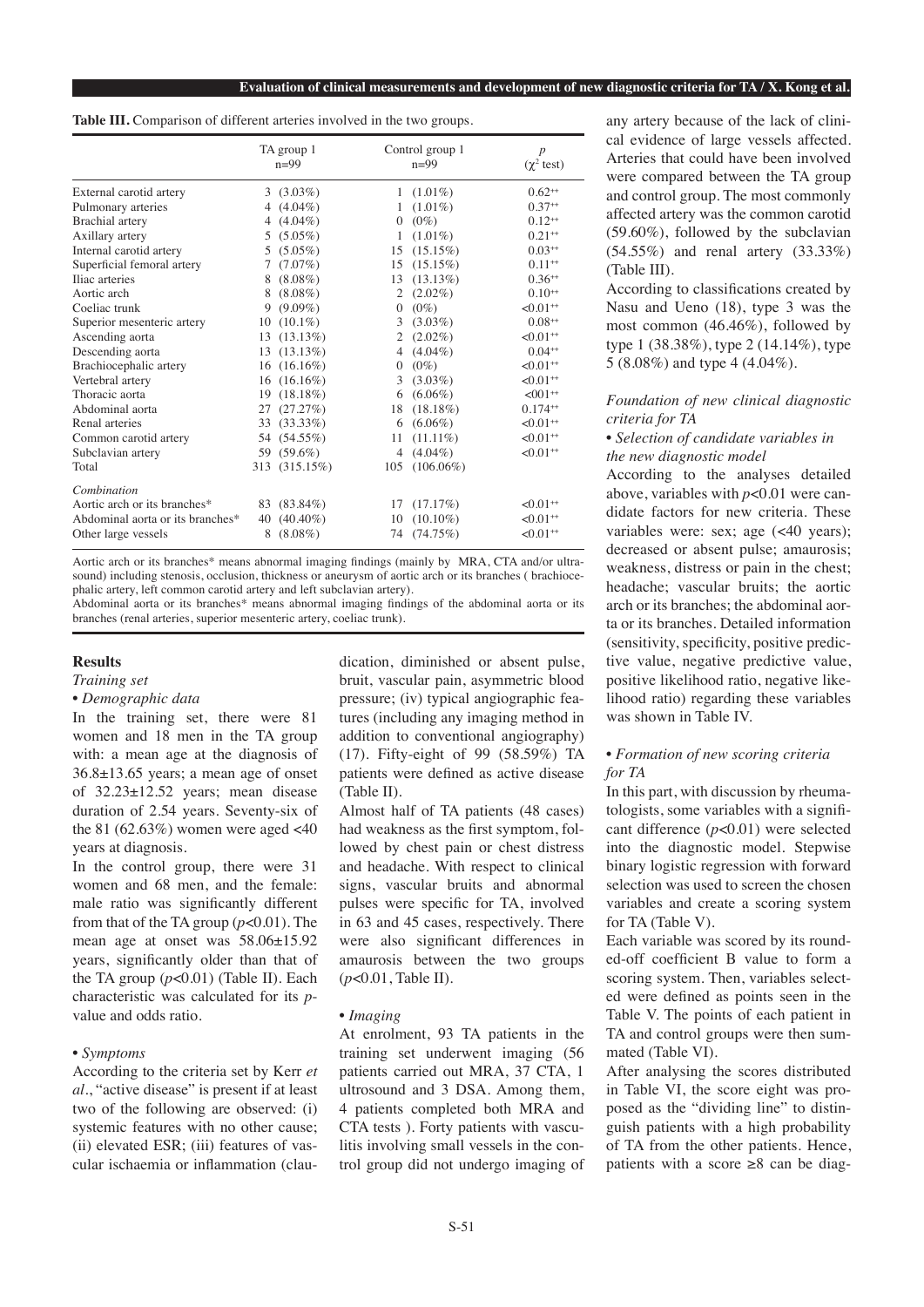| Variable                           | Odds ratio | Sensitivity, %<br>$(95\% \text{ CI})$ | Specificity, %<br>$(95\% \text{ CI})$ | PPV, $%$<br>$(95\% \text{ CI})$ | NPV, $%$<br>$(95\% \text{ CI})$ | <b>PLR</b><br>$(95\% \text{ CI})$ | <b>NLR</b><br>$(95\% \text{ CI})$ |
|------------------------------------|------------|---------------------------------------|---------------------------------------|---------------------------------|---------------------------------|-----------------------------------|-----------------------------------|
| Sex (M:F)                          | 9.87       | 81.82<br>(72.52, 88.59)               | 68.69<br>(58.48, 77.43)               | 72.32<br>(62.93, 80.15)         | 79.07<br>(68.69, 86.80)         | 2.61<br>(1.92, 3.55)              | 0.26<br>(0.17, 0.41)              |
| Age $<40$ years                    | 11.09      | 62.63<br>(52.28, 71.98)               | 86.87<br>(78.24, 92.55)               | 82.67<br>(71.82, 90.09)         | 69.92<br>(60.89, 77.68)         | 4.77<br>(2.81, 8.09)              | 0.43<br>(0.33, 0.56)              |
| Decreased or absent pulse          | 40.6       | 45.45<br>(35.53, 55.74)               | 98.99<br>(93.70, 99.95)               | 97.83<br>(87.03, 99.89)         | 64.47<br>(56.26, 71.94)         | 45<br>(6.32, 320.09)              | 0.55<br>(0.46, 0.66)              |
| Amaurosis                          | 13.52      | 12.12<br>(6.69, 20.59)                | 98.99<br>(93.69, 99.95)               | 92.31<br>(62.09, 99.60)         | 52.97<br>(45.53, 60.29)         | 12<br>(1.59, 90.54)               | 0.89<br>(0.82, 0.96)              |
| Weakness                           | 7.53       | 48.48<br>(38.40, 58.69)               | 88.89<br>(80.59, 94.05)               | 81.36<br>(68.67, 89.89)         | 63.31<br>(54.67, 71.20)         | 4.36<br>(2.41, 7.90)              | 0.58<br>(0.48, 0.70)              |
| Headache                           | 3.24       | 28.28<br>(19.70, 38.20)               | 88.89<br>(81.00, 94.30)               | 71.80<br>(54.88, 85.15)         | 55.35<br>(47.27, 63.22)         | 1.24<br>(1.08, 1.43)              | 0.39<br>(0.21, 0.75)              |
| <b>Dizziness</b>                   | 14.68      | 13.13<br>(7.2, 21.4)                  | 91.92<br>(84.7, 96.4)                 | 61.90<br>(37.83, 82.33)         | 51.41<br>(43.80, 58.98)         | 0.615<br>(0.267, 1.419)           | 1.085<br>(0.961, 1.165)           |
| Chest pain or chest distress       | 3.63       | 33.33<br>(24.37, 43.61)               | 87.87<br>(79.41, 93.31)               | 73.33<br>(57.79, 84.90)         | 56.86<br>(48.62, 64.76)         | 2.75<br>(1.51, 5.01)              | 0.76<br>(0.66, 0.87)              |
| Vascular bruits*                   | 12.69      | 63.64<br>(53.30, 72.90)               | 87.88<br>(79.41, 93.31)               | 84<br>(73.32, 91.11)            | 70.73<br>(61.74, 78.41)         | 5.25<br>(3.03, 9.11)              | 0.41<br>(0.32, 0.54)              |
| The aortic arch or its<br>branches | 25.02      | 83.84<br>(74.78, 90.2)                | 82.83<br>(73.65, 89.40)               | 83<br>(73.89, 89.51)            | 83.67<br>(74.54, 90.10)         | 4.88<br>(3.14, 7.59)              | 0.20<br>(0.12, 0.31)              |
| Abdominal aorta or its<br>branches | 6.03       | 40.40<br>(30.80, 50.76)               | 89.90<br>(81.80, 94.78)               | 80<br>(65.86, 89.50)            | 60.14<br>(51.75, 67.99)         | $\overline{4}$<br>(2.12, 7.54)    | 0.66<br>(0.56, 0.78)              |

**Table IV.** Sensitivity, specificity, PPV, NPV, PLR and NLR of variables with *p*<0.01.

PPV: positive predicted value; NPV: negative predicted value; PLR: positive likelihood ratio; NLR: negative likelihood ratio.

**Table V.** B points of variables in binary logistic regression analyses and the new criteria.

| Sign, symptoms or imaging findings | B points | Rounded-off coefficient B value / Points |
|------------------------------------|----------|------------------------------------------|
| Female                             | 2.714    | 3                                        |
| Age $(40 years)$                   | 4.126    | 4                                        |
| Chest pain or chest distress       | 2.235    |                                          |
| Amaurosis                          | 3.323    | 3                                        |
| Vascular bruit                     | 1.879    |                                          |
| Decreased or absent pulse          | 4.815    |                                          |
| Aortic arch or its branches        | 3.815    | 4                                        |
| Abdominal aorta or its branches    | 2.557    | 3                                        |
| Total                              |          | 26                                       |

nosed as TA. Results of the sensitivity, specificity and the area under ROC curves of different criteria were shown in Table VII and Figure 1. As seen from Table VII, the new criteria had higher sensitivity and specificity than those of the ACR and Ishikawa. The area under the ROC curve of the new area was 0.982, more than that of the ACR classification criteria (0.803, *p*<0.001). Ishikawa's criteria are not quantitative data, so construction of the ROC curve was not possible.

# *Performance of the new criteria in the validation set*

In the validation set, the same general

and clinical information of patients was collected when they were recruited. In TA group 2, CTA, B-ultrasound and MRA examinations were carried out in 14, 9, and 9 patients respectively. Patient characteristics of the two groups are shown in Table V (numeric data are given as the mean and categorical data expressed as ratios).

Based on materials in the validation set, sensitivity and specificity of new criteria were tested. Meanwhile, sensitivities and specificities of the ACR classification criteria and Ishikawa criteria were estimated. The sensitivity of the new criteria was 90.63%, considerably higher than that of the ACR

criteria and Ishikawa's criteria (75% and 25%, respectively). The specificity of the new criteria was 96.97%, similar to that of the ACR criteria (96.97%), but less than that of Ishikawa's criteria  $(100\%).$ 

# **Discussion**

TA has been reported in several countries, including Japan, Turkey, France and Mexico (19-22). Criteria used for the diagnosis of TA were reviewed by Alexandre *et al.* in 2013. They stated that each previous criteria used to diagnose TA had limitations. Thus, new feasible criteria are needed urgently (23).

Some researchers have evaluated the characteristics of TA patients in China, however they just studied one or more aspect of TA patients in each study (*e.g.* sex, age, clinical manifestation, and treatment) (24, 25). Systematic analyses on the characteristics of TA in China have not been carried out. Our study demonstrated several differences in the clinical manifestations and lesion distribution compared with reports from other countries.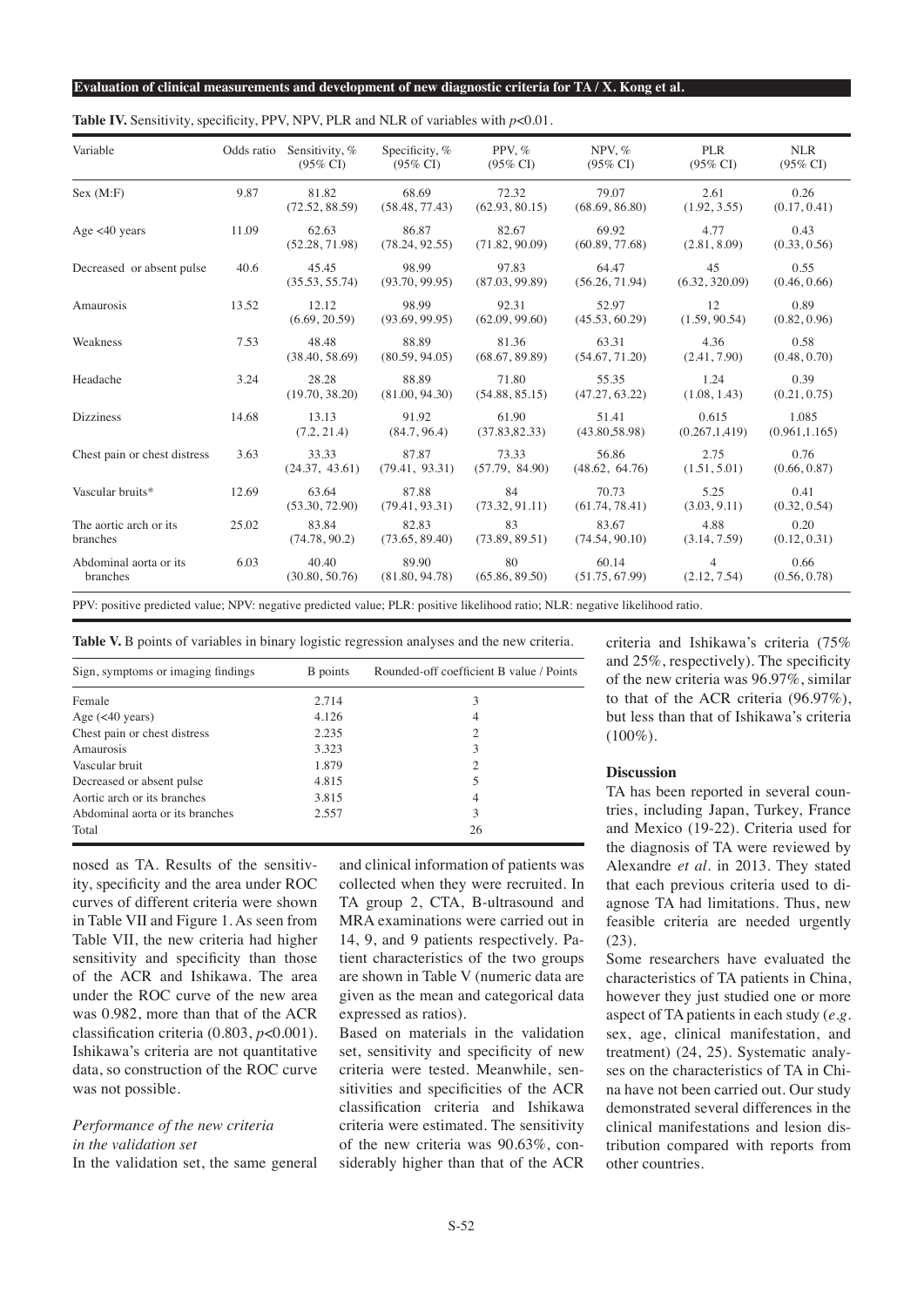**Table VI**. Distribution of total scores in TA patients and controls.

| Score<br>Control group 1 TA group 1<br>no. cases |                  | no. cases        |  |  |
|--------------------------------------------------|------------------|------------------|--|--|
| 0.00                                             | 31               | $\mathbf{0}$     |  |  |
| 2.00                                             | 7                | $\theta$         |  |  |
| 3.00                                             | 23               | 1                |  |  |
| 4.00                                             | 10               | $\mathbf{1}$     |  |  |
| 5.00                                             | 7                | $\overline{0}$   |  |  |
| 6.00                                             | 3                | $\boldsymbol{0}$ |  |  |
| 7.00                                             | 12               | 6                |  |  |
| 8.00                                             | 3                | $\overline{4}$   |  |  |
| 9.00                                             | 3                | 10               |  |  |
| 10.00                                            | $\boldsymbol{0}$ | $\overline{4}$   |  |  |
| 11.00                                            | $\overline{0}$   | 10               |  |  |
| 12.00                                            | $\overline{0}$   | 6                |  |  |
| 13.00                                            | $\boldsymbol{0}$ | 6                |  |  |
| 14.00                                            | $\boldsymbol{0}$ | 9                |  |  |
| 15.00                                            | $\overline{0}$   | $\mathfrak{2}$   |  |  |
| 16.00                                            | $\overline{0}$   | 6                |  |  |
| 17.00                                            | $\overline{0}$   | $\overline{4}$   |  |  |
| 18.00                                            | $\overline{0}$   | 12               |  |  |
| 19.00                                            | $\overline{0}$   | $\mathfrak{2}$   |  |  |
| 20.00                                            | $\overline{0}$   | $\overline{c}$   |  |  |
| 21.00                                            | $\boldsymbol{0}$ | 6                |  |  |
| 22.00                                            | $\boldsymbol{0}$ | $\mathbf{1}$     |  |  |
| 23.00                                            | $\overline{0}$   | 5                |  |  |
| 24.00                                            | $\overline{0}$   | $\overline{c}$   |  |  |

In our study, the mean age at onset in the TA group was 36.8 years, which was significantly younger than that of the control group. The prevalence was 4.5-fold higher in females than in males. These two general characteristics of TA are in accordance with epidemiologic investigations of TA in Japan, but the sex ratio is much lower than that of Japan, where gender ratio between female and male is about nine.

With regard to laboratory tests, some parameters that usually reflect disease activity (*e.g.* ESR, CRP) did not show prominent differences between the two groups, because patients with other vasculitis in the control group may also have high ESR and CRP. The value of hemoglobin was slightly low while the levels of leukocytes and platelets were normal in TA patients. This strange phenomenon may be explained by higher serum levels of IL-6 in the early stage of TA (26). IL-6 could stimulate hepatocytes to produce hepcidin, a polypeptide that inhibits intestinal absorption and reticuloendothelial release of iron and cause anemia indirectly. A total of 131 patients in the TA group underwent imaging at the recruitment. Structural changes in blood vessels can be shown clearly using MRA or CTA, including

**Table VII.** Comparison between our criteria, ACR classification criteria and Ishikawa criteria.

|                                     | New criteria        | ACR                                                            | Ishikawa |  |
|-------------------------------------|---------------------|----------------------------------------------------------------|----------|--|
| Sensitivity $\%$ (CI <sup>*</sup> ) |                     | 91.92 (84.24, 96.19) 75.76 (65.92, 83.56) 56.57 (46.24, 66.38) |          |  |
| Specificity $\%$ (CI <sup>*</sup> ) |                     | 93.94 (86.76, 97.51) 85.86 (77.07, 91.78) 94.95 (88.06, 98.13) |          |  |
| Area under the $ROC^*(CI^*)$        | 0.981(0.951, 0.995) | $0.868$ $(0.813, 0.912)$                                       |          |  |
| $p$ -value                          | < 0.0001            |                                                                |          |  |

\*CI: confidence interval; # ROC: receiver operating characteristic curve.



stenoses, occlusions, angiectasis and aneurysms. The subclavian artery was the most common involved artery, followed by the common carotid, renal and abdominal aortic arteries, which were significantly different compared with the control group except the abdominal aorta. This result was not in accordance with data reported in Japanese populations, in which the main involved artery was the aortic arch. Another distinct discrepancy was that renal arteries involvements were demonstrated in 33 patients of 99 cases (33.33%) in our investigation; such a high prevalence has not been observed in Japan and other countries, probably because current imaging modalities have higher sensitivity than previous ones. Since previous imaging methods such as DSA were always used to evaluate the targeted aorta, renal arteries might be neglected unless patients presented the manifestations of severe high blood pressure. This phenomenon could explain the higher proportion of

hypertension in the TA group, which was in accordance with previous studies in Asian countries (5), although no significant difference was shown between two groups in present study. The prevalence of involvement of the abdominal aorta was consist with an autopsy study of Takayasu arteritis in India, which had proved that abdominal aorta was the most common site of involvement (27). To some extent, different races present different frequencies of involved arteries. After combining these arteries into three main parts, the aortic arch or its branches were the most common involved part in our study.

Our new criteria had two main characteristics. Firstly, the database of the training set was established on the clinical features of patients from Shanghai and environs, whereas the database of TA patients in the validation set was based primarily on the clinical features of patients from Xinjiang Province. These two locations may represent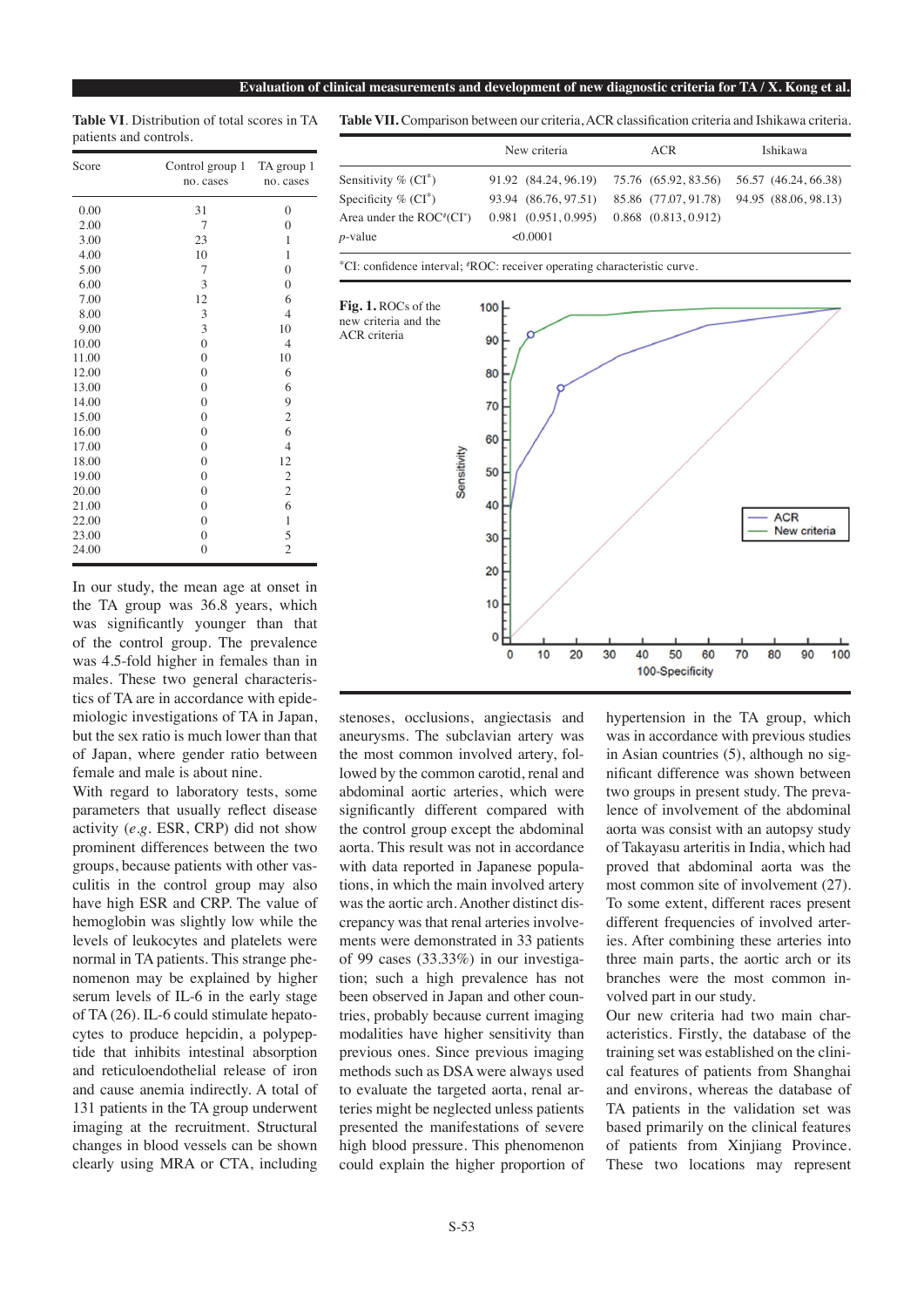#### **Evaluation of clinical measurements and development of new diagnostic criteria for TA / X. Kong et al.**

Asian areas to some extent. Secondly, the control group included patients with at least one similar symptom to TA disease manifestations, which can provide sufficient information to establish new diagnostic criteria. GCA has a low incidence in China, so just one case of GCA was collected in the control group. Although GCA and TA are both large-vessel vasculitis and share many similar clinical characteristics, several points can help us to differentiate it from TA. GCA patients have older ages (>50 years), rapid progression, obvious systematic manifestation (such as feve, blindness and tinnitus) and different distribution of involved arteries which mainly refer to extracranial arteries such as temporal arteries and axillary arteries. Therefore, GCA and TA aren't possible same disease in terms of epidemiologic and clinical profile (28).

In addition, compared with previous criteria, the new criteria have three main advantages. Firstly, in contrast with Ishikawa's criteria, our new criteria are more convenient and applicable. Only if the score of a patient is  $\geq 8$ points, diagnosis of TA could be made. The new criteria eliminate some unreasonable aspects of the Ishikawa's criteria, such as the age restriction in the obligatory criterion, and the lesions in the mid-subclavian artery in the major criteria, which may cause the missing diagnosis of TA. In fact, patients with an age of onset >40 year are not rare, and trunk-branch corners can also be involved. Secondly, compared with the ACR classification criteria, our new criteria do not limit the age of onset to ≤40 years, and can cover more involved arteries (including the abdominal aorta or its branches). Thirdly, our new criteria contain not only general information, symptoms and signs but also the characteristics of advanced imaging and systematic assessment of TA. Conventional angiography, the "gold standard" method for the initial diagnosis, has been replaced by MRA and CTA in recent years (29). Development of delayed-enhancement MRI and MRIbased reconstruction of blood-vessel walls has also been helpful for TA assessment. Inclusion of imaging results emphasises the importance of imaging

(especially MRA) in the early diagnosis of TA.

Even though the TA patients of the validation set were primarily from Xinjiang province (where there are some regional and ethnic differences from the mainland of China), the results of the validation part showed that the new criteria had high sensitivity and specificity, which confirmed the feasibility and practicability of our new criteria. However, these criteria also have some defects. From one hand, parameters in the new criteria have covered age, clinical manifestation and distribution of involved arteries, which can discriminate GCA from TA based different characters mentioned above. However, more cases need to be collected to estimate the efficacy of these new criteria because of low incidence of GCA in our country. On the other hand, present study was carried out only in China, so the sample size was limited to some extent. Clinical validations in other centres need to be done in future studies. We have listed the final scoring criteria in article in detail. It is hoped that more researchers would pay attention to it, thus a international database of TA could be established in further, so as to validate this new set of diagnostic criteria.

#### **Conclusions**

Clinical characteristics of 99 TA patients were analysed and compared with other vascular involved cases to ascertain the intrinsic differences of TA from other vascular diseases. Using comparison and binary logistic regression methods, a systematic scoring scheme was created. In contrast with the ACR classification criteria, our new criteria had higher sensitivity and specificity. Creating standardised criteria for TA will be beneficial for further studies on its pathogenesis and be more practical for its diagnosis, laying a foundation for future clinical trials. However, further validation of these criteria in more places, not only in other centres in China but also in non-Asian countries, should be carried out before its universal application.

#### **Acknowledgments**

The authors thank Zhihui Dong for his assistance and contributions to the study.

#### **References**

- 1. JENNETTE JC, FALK RJ, BACON PA *et al.*: 2012 Revised International Chapel Hill Consensus Conference Nomenclature of Vasculitides. *Arthritis Rheum* 2013; 65: 1-11.
- 2. JOHNSTON SL, LOCK RJ, GOMPELS MM: Takayasu arteritis: a review. *J Clin Pathol* 2002; 55: 481-6.
- 3. ISHIKAWA K, MAETANI S: Long-term outcome for 120 Japanese patients with Takayasu's disease. Clinical and statistical analyses of related prognostic factors. *Circulation* 1994; 90: 1855-60.
- 4. WATTS R, Al-TAIAR A, MOONEY J, SCOTT D, MACGREGOR A: The epidemiology of Takayasu arteritis in the UK. *Rheumatology* (Oxford) 2009; 48: 1008-11.
- 5. CHUGH KS, SAKHUJA V: Takayasu's arteritis as a cause of renovascular hypertension in Asian countries. *Am J Nephrol* 1992; 12: 1-8.
- 6. NUMANO F, OKAWARA M, INOMATA H, KOB-AYASHI Y: Takayasu's arteritis. *Lancet* 2000; 9234: 1023-5.
- 7. ISHIKAWA K: Diagnostic approach and proposed criteria for the clinical diagnosis of Takayasu's arteriopathy. *J Am Coll Cardiol* 1988; 12: 964-72.
- 8. SHARMA BK, JAIN S, SURI S, NUMANO F: Diagnostic criteria for Takayasu arteritis. *Int J Cardiol* 1996; 54: S141-7.
- 9. AREND WP, MICHEL BA, BLOCH DA *et al.*: The American College of Rheumatology 1990 criteria for the classification of Takayasu arteritis. *Arthritis Rheum* 1990; 33: 1129-34.
- 10. BLOCH DA, MICHEL BA, HUNDER GG *et al.*: The American College of Rheumatology 1990 criteria for the classification of vasculitis. Patients and methods. *Arthritis Rheum*  $1990 \cdot 33 \cdot 1068 - 73$ .
- 11. OZEN S, PISTORIO A, IUSAN SM *et al.*: Paediatric Rheumatology International Trials Organisation (PRINTO). EULAR/PRINTO/ PRES criteria for Henoch-Schönlein purpura, childhood polyarteritis nodosa, childhood Wegener granulomatosis and childhood Takayasu arteritis: Ankara 2008. Part II: final classification criteria. *Ann Rheum Dis* 2010; 69: 798-806.
- 12. BASU N, WATTS R, BAJEMA I *et al.*: EULAR points to consider in the development of classification and diagnostic criteria in systemic vasculitis. *Ann Rheum Dis* 2010; 69: 1744- 50.
- 13. De SOUZA AW, De CARVALHO JF: Diagnostic and classification criteria of Takayasu arteritis. *J Autoimmun* 2014; 48-49: 79-83.
- 14. ISOBE M: Takayasu arteritis revisited: current diagnosis and treatment. *Int J Cardiol* 2013; 168: 3-10.
- 15. SCHMIDT WA: Ultrasound in vasculitis. *Clin Exp Rheumatol* 2014; 32 (Suppl. 80): S71-7.
- 16. CHENG Y, LV N, WANG Z, CHEN B, DANG A: 18-FDG-PET in assessing disease activity in Takayasu arteritis: a meta-analysis. *Clin Exp Rheumatol* 2013; 31 (Suppl. 75): S22-7.
- 17. KERR GS, HALLAHAN CW, GIORDANO J *et al.*: Takayasu arteritis. *Ann Intern Med* 1994; 120: 919-29.
- 18. NASU T: Takayasu's truncoarteritis-pulseless disease on aortitis syndrome. *Acta Pathol Jpn* 1982; 32 (Suppl. II): 117-31.